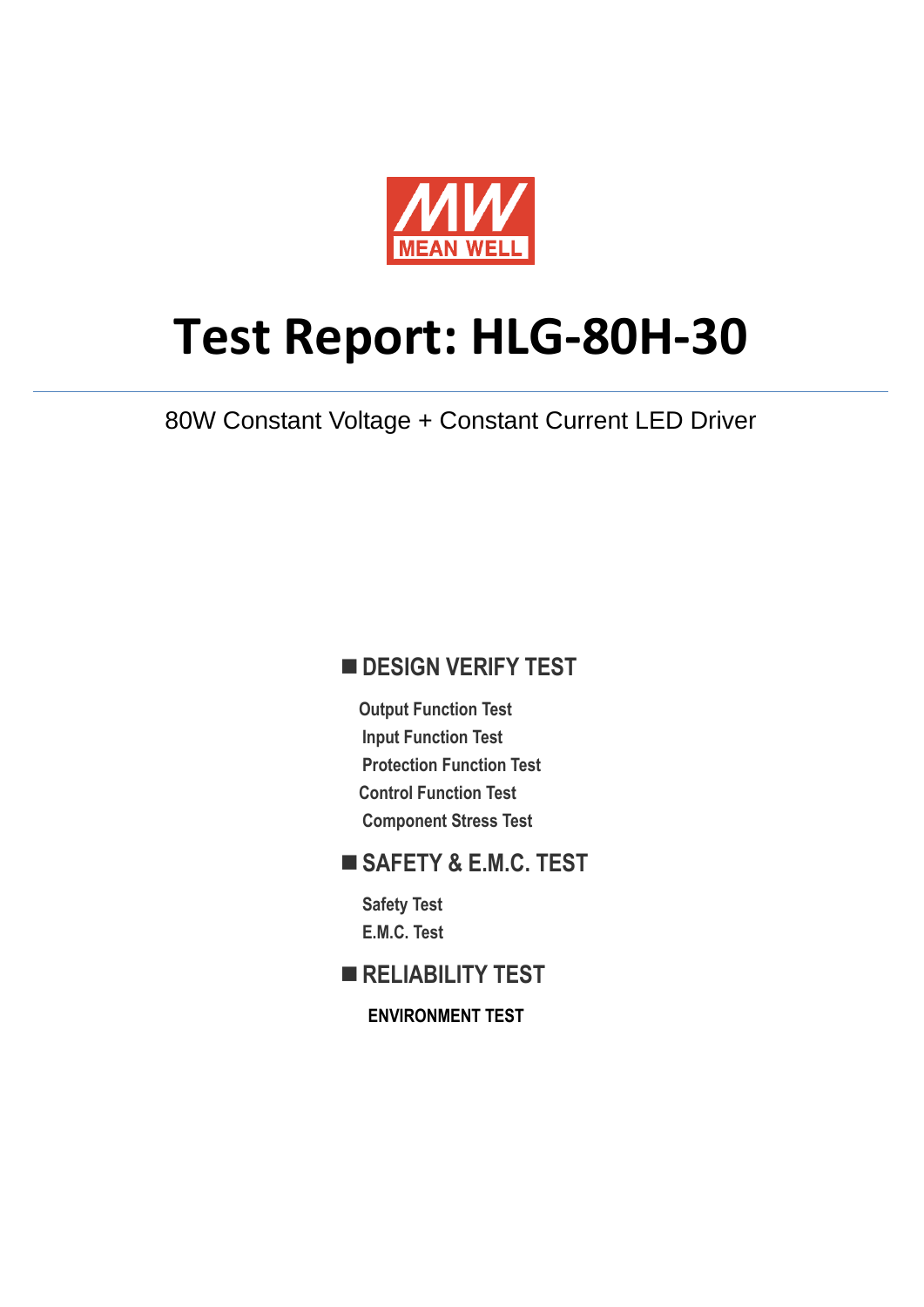

# **DESIGN VERIFY TEST**

### **OUTPUT FUNCTION TEST**

| <b>NO</b>      | <b>TEST ITEM</b>                         | <b>SPECIFICATION</b>                                     | <b>TEST CONDITION</b>                                                                                                           | <b>RESULT</b>                                                                                  |
|----------------|------------------------------------------|----------------------------------------------------------|---------------------------------------------------------------------------------------------------------------------------------|------------------------------------------------------------------------------------------------|
| $\mathbf{1}$   | CONSTANT<br><b>CURRENT REGION</b>        | 18V~30V                                                  | $I/P$ : 230VAC<br>$O/P : CV=18V-29V$<br>Ta : $25^{\circ}$ C                                                                     | TEST: OK                                                                                       |
| $\overline{2}$ | <b>RIPPLE &amp; NOISE</b>                | V1:200<br>mVp-p (Max)                                    | $I/P$ : 230VAC<br>O/P: FULL LOAD<br>Ta : $25^{\circ}$ C                                                                         | $V1$ :<br>19.4<br>mVp-p (Max)                                                                  |
| 3              | OUTPUT VOLTAGE<br>ADJUST RANGE           | $CH1: 27V - 33V$                                         | I/P: 230 VAC<br>I/P: 115 VAC<br>O/P: MIN LOAD<br>Ta : $25^{\circ}$ C                                                            | 26.259<br>$V \sim$<br>33.925<br>V/ 230 VAC<br>26.260<br>$V \sim$<br>33.925<br><b>V/115 VAC</b> |
| $\overline{4}$ | ADJUST<br><b>CURRENT</b><br><b>RANGE</b> | $CH1: 1.62 A - 2.7 A$                                    | $I/P$ : 230 VAC<br>$I/P$ : 115 VAC<br>O/P: MIN LOAD<br>Ta : $25^{\circ}$ C                                                      | 1.035<br>3.153<br>A/ 230 VAC<br>$A -$<br>1.049<br>3.164<br>$A -$<br>A/ 115 VAC                 |
| 5              | OUTPUT VOLTAGE<br>TOLERANCE              | $V1: 1 % -1 % (Max)$                                     | I/P: 100 VAC / 305 VAC<br>O/P : FULL/ MIN LOAD<br>Ta : $25^{\circ}$ C                                                           | V1:<br>$\%$<br>0.09<br>$\%$ ~<br>$-0.09$                                                       |
| $6\phantom{1}$ | LINE REGULATION                          | $V1: 0.5 % ~ -0.5$<br>% (Max)                            | I/P: 100VAC ~ 305 VAC<br>O/P: FULL LOAD<br>Ta : $25^{\circ}$ C                                                                  | $V1$ :<br>$\overline{0}$<br>$\%$<br>$\%$ ~<br>$\overline{0}$                                   |
| $\overline{7}$ | <b>LOAD REGULATION</b>                   | $V1: 0.5\%$ - 0.5 % (Max)                                | I/P: 230 VAC<br>O/P: FULL ~MIN LOAD<br>Ta : $25^{\circ}$ C                                                                      | V1:<br>%<br>0.09<br>$\%$ ~<br>$-0.09$                                                          |
| 8              | SET UP TIME                              | 230VAC:<br>500<br>ms (Max)<br>115VAC:<br>1200<br>ms(Max) | $I/P$ : 230 VAC<br>$I/P$ : 115 VAC<br>O/P: FULL LOAD<br>Ta : $25^{\circ}$ C                                                     | 230VAC/<br>294<br>ms<br>115VAC/<br>330<br>ms                                                   |
| 9              | <b>RISE TIME</b>                         | 230VAC:<br>200<br>ms (Max)<br>115VAC:<br>ms (Max)<br>200 | $I/P$ : 230 VAC<br>I/P: 115 VAC<br>O/P: FULL LOAD<br>Ta : $25^{\circ}$ C                                                        | 230VAC/<br>32<br>ms<br>115VAC/<br>28<br>ms                                                     |
| 10             | HOLD UP TIME                             | 230VAC:<br>ms (TYP)<br>16<br>115VAC:<br>16<br>ms (TYP)   | I/P: 230 VAC<br>$I/P$ : 115 VAC<br>O/P: FULL LOAD<br>Ta : $25^{\circ}$ C                                                        | 230VAC/<br>82<br>ms<br>115VAC/<br>$35\,$<br>ms                                                 |
| 11             | OVER/UNDERSHOOT<br>TEST                  | $< +5\%$                                                 | I/P: 230 VAC<br>O/P: FULL LOAD<br>Ta: $25^{\circ}$ C                                                                            | TEST:<br>$< 5$<br>$\%$                                                                         |
| 12             | DYNAMIC LOAD                             | V1:<br>3000<br>mVp-p                                     | $I/P$ : 230 VAC<br>(1).O/P: FULL /Min LOAD 90%DUTY/<br>1KHZ<br>(2).O/P: FULL /Min LOAD 50%DUTY/<br>120HZ<br>Ta : $25^{\circ}$ C | (1)253<br>mVp-p<br>(2)573<br>mVp-p                                                             |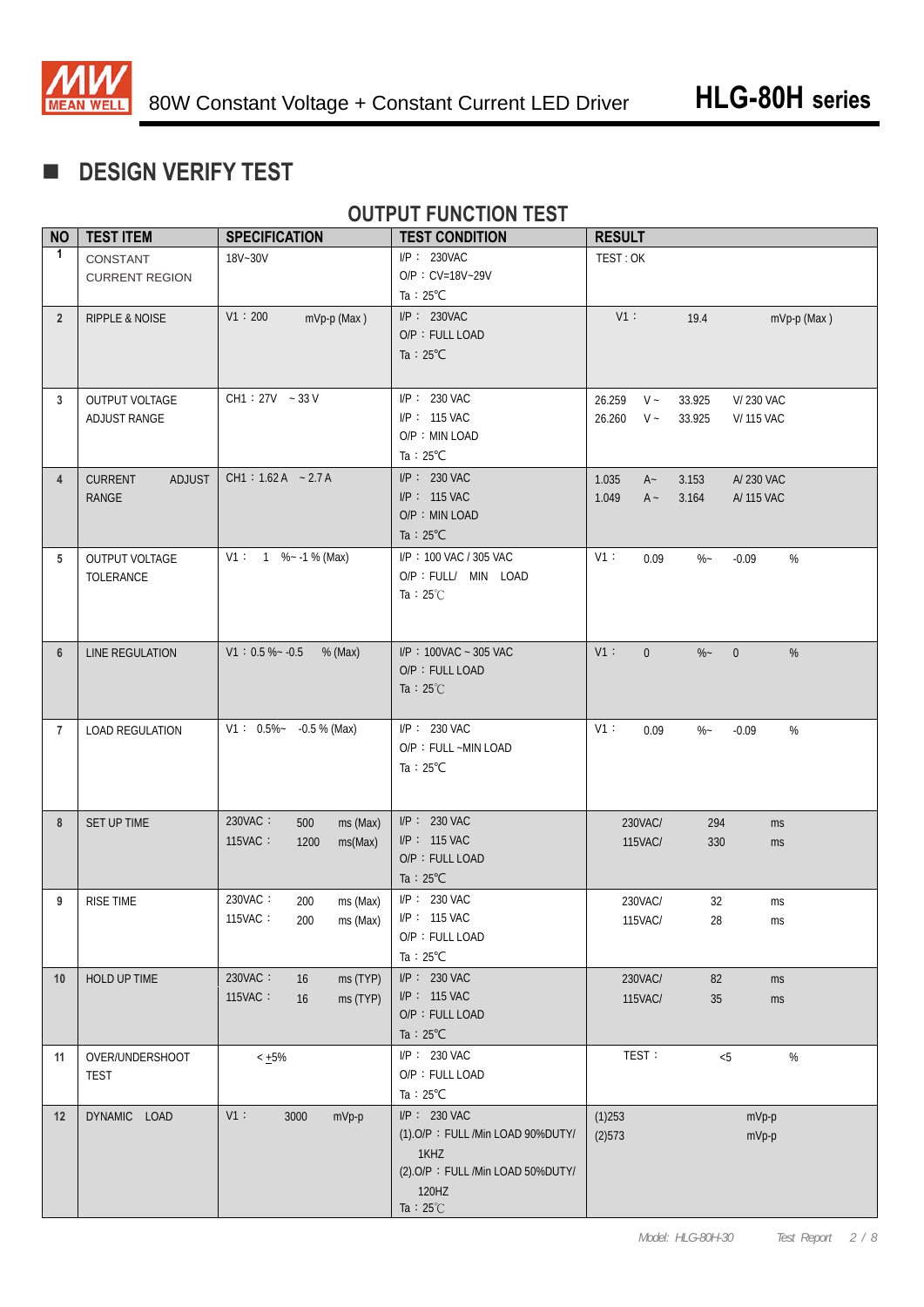

| <b>DIMMER TEST</b><br>(for B-type only) |                | *Reference resistance value for output current adjustment (Typical)    |               |                                     |     |               |               |               |               |               |               |        |        |                                                |
|-----------------------------------------|----------------|------------------------------------------------------------------------|---------------|-------------------------------------|-----|---------------|---------------|---------------|---------------|---------------|---------------|--------|--------|------------------------------------------------|
|                                         |                | Resistance<br>value                                                    | 10K           | 20K                                 | 30K |               | 40K           | <b>50K</b>    | 60K           | 70K           | <b>80K</b>    | 90K    | 100K   |                                                |
|                                         |                | Output<br>current                                                      | 10%           | 20%                                 | 30% |               | 40%           | 50%           | 60%           | 70%           | 80%           | 90%    | 100%   |                                                |
|                                         |                | $*1 \sim 10V$ dimming function for output current adjustment (Typical) |               |                                     |     |               |               |               |               |               |               |        |        |                                                |
|                                         |                | Dimming<br>value                                                       | 1V            | 2V                                  | 3V  |               | 4V            | 5V            | 6V            | 7V            | 8V            | 9V     | 10V    |                                                |
|                                         |                | Output<br>current                                                      | 10%           | 20%                                 | 30% |               | 40%           | 50%           | 60%           | 70%           | 80%           | 90%    | 100%   |                                                |
|                                         |                | *10V PWM signal for output current adjustment (Typical)                |               |                                     |     |               |               |               |               |               |               |        |        |                                                |
|                                         |                | Duty value                                                             | 10%           | 20%                                 | 30% |               | 40%           | 50%           | 60%           | 70%           | 80%           | 90%    | 100%   |                                                |
|                                         |                | Output<br>current                                                      | 10%           | 20%                                 | 30% |               | 40%           | 50%           | 60%           | 70%           | 80%           | 90%    | 100%   |                                                |
|                                         |                |                                                                        |               | TEST RESULT: I/P: 230 VAC :Ta: 25°C |     |               |               |               |               |               |               |        |        |                                                |
|                                         | 1              | Resistance<br>value<br>Output<br>current                               | 10K<br>0.318A | 20K<br>0.583A                       |     | 30K<br>0.845A | 40K<br>1.121A | 50K<br>1.404A | 60K<br>1.683A | 70K<br>1.954A | 80K<br>2.235A | 2.547A | 90K    | 100K                                           |
|                                         |                | $\frac{0}{0}$                                                          | 11.78%        | 21.59%                              |     | 31.30%        | 41.52%        | 52.00%        | 62.33%        | 72.37%        | 82.78%        | 94.33% |        |                                                |
|                                         |                | Dimming<br>value                                                       | 1V            | 2V                                  |     | 3V            | 4V            | 5V            | 6V            | 7V            | 8V            |        | 9V     | 10 <sub>V</sub>                                |
|                                         | $\mathfrak{2}$ | Output<br>current                                                      | 0.312A        | 0.575A                              |     | 0.824A        | 1.095A        | 1.364A        | 1.636A        | 1.904A        | 2.170A        |        | 2.437A |                                                |
|                                         |                | $\frac{0}{0}$                                                          | 11.56%        | 21.30%                              |     | 30.52%        | 40.56%        | 50.52%        | 60.59%        | 70.52%        | 80.37%        | 90.26% |        |                                                |
|                                         |                | Duty value                                                             | 10%           | 20%                                 |     | 30%           | 40%           | 50%           | 60%           | 70%           | 80%           |        | 90%    | 2.791A<br>103.37%<br>2.708A<br>100.30%<br>100% |
|                                         | 3              | Output<br>current                                                      | 0.253A        | 0.530A                              |     | 0.791A        | 1.073A        | 1.354A        | 1.636A        | 1.916A        | 2.198A        |        | 2.479A | 2.758A                                         |

### **INPUT FUNCTION TEST**

| <b>NO</b>      | <b>TEST ITEM</b>                | <b>SPECIFICATION</b>                                                       | <b>TEST CONDITION</b>                                                                                                                                                                              | <b>RESULT</b>                                                                               |
|----------------|---------------------------------|----------------------------------------------------------------------------|----------------------------------------------------------------------------------------------------------------------------------------------------------------------------------------------------|---------------------------------------------------------------------------------------------|
| $\mathbf 1$    | <b>INPUT VOLTAGE RANGE</b>      | 90VAC~305 VAC                                                              | I/P: TESTING<br>O/P: FULL LOAD<br>Ta : $25^{\circ}$ C<br>$I/P$ :<br>LOW-LINE-3V= $87$ V<br>HIGH-LINE=305 V<br>O/P: FULL/MIN LOAD<br>ON : 30 Sec. OFF : 30 Sec 10MIN<br>(AC POWER ON/OFF NO DAMAGE) | 72 V~305V<br>TEST: OK                                                                       |
| $\overline{2}$ | <b>INPUT FREQUENCY</b><br>RANGE | $47$ HZ ~63 HZ<br>NO DAMAGE                                                | $I/P$ : 90 VAC ~ 305 VAC<br>O/P: FULL~MIN LOAD<br>Ta : $25^{\circ}$ C                                                                                                                              | TEST: OK                                                                                    |
| 3              | POWER FACTOR                    | / 230 VAC(TYP)<br>0.96<br>/ 115 VAC(TYP)<br>0.96<br>/ 277 VAC(TYP)<br>0.94 | $I/P$ : 230 VAC<br>$I/P: 115$ VAC<br>$I/P$ : 277 VAC<br>O/P: FULL LOAD<br>Ta : $25^{\circ}$ C                                                                                                      | $PF =$<br>0.964<br>/ 230 VAC<br>/ 115 VAC<br>$PF =$<br>0.991<br>$PF=$<br>0.945<br>/ 277 VAC |
| 4              | <b>EFFICIENCY</b>               | 91 % (TYP)                                                                 | $I/P$ : 230 VAC<br>O/P: FULL LOAD<br>Ta : $25^{\circ}$ C                                                                                                                                           | %<br>91.64                                                                                  |
| 5              | <b>INPUT CURRENT</b>            | A (TYP)<br>277V/<br>0.4<br>A (TYP)<br>230V/<br>0.425                       | $I/P$ : 277 VAC<br>$I/P$ : 230 VAC                                                                                                                                                                 | A/277 VAC<br>0.34<br>$=$<br>A/230 VAC<br>0.39<br>$=$                                        |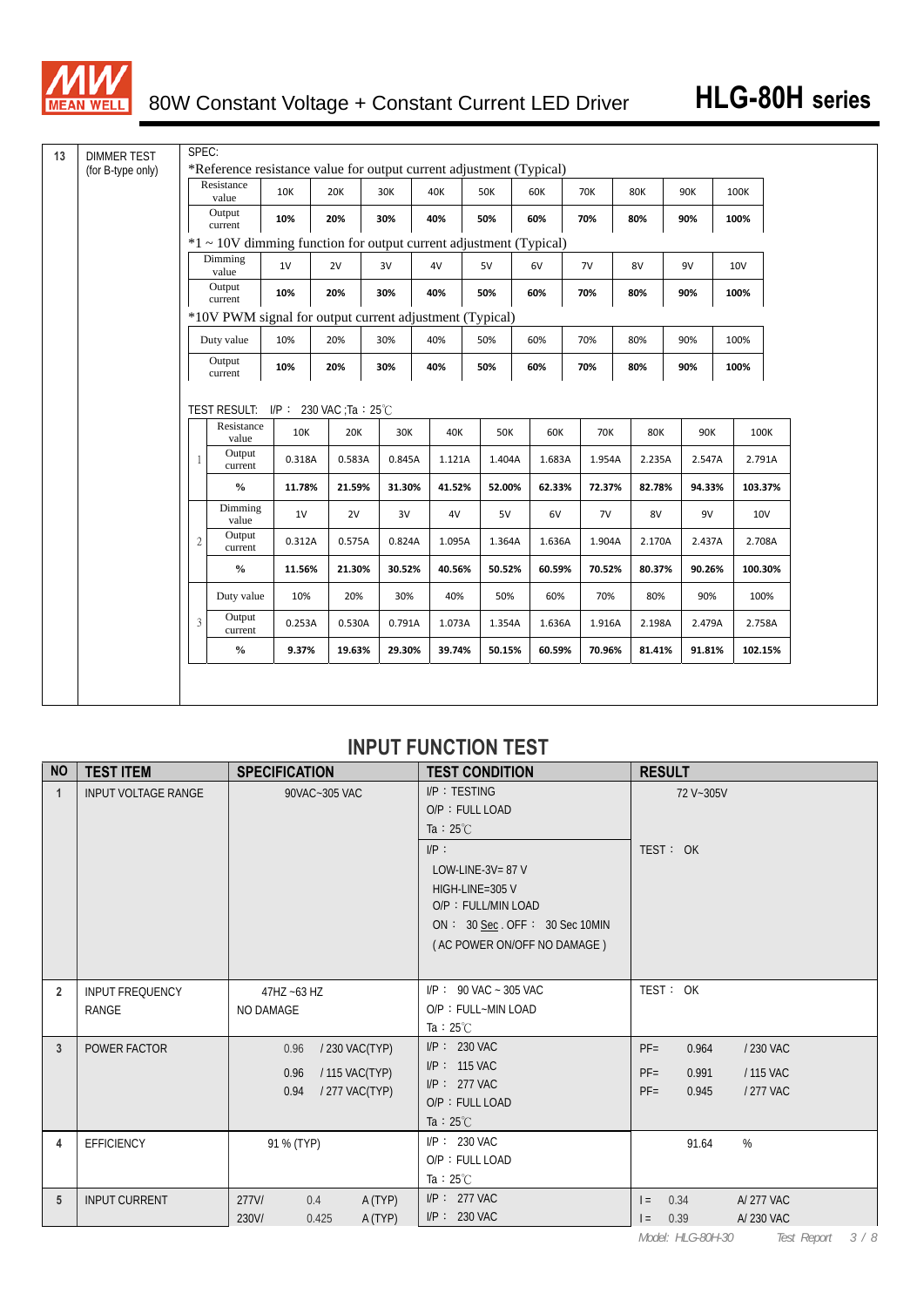

# 80W Constant Voltage + Constant Current LED Driver **HLG-80H series**

|                |                                 | A (TYP)<br>0.85<br>$115$ V/             | $I/P$ : 115 VAC<br>O/P: FULL LOAD<br>Ta : $25^{\circ}$ C | 0.77<br>$=$ | A/ 115 VAC       |
|----------------|---------------------------------|-----------------------------------------|----------------------------------------------------------|-------------|------------------|
| 6              | <b>INRUSH CURRENT</b>           | 230V/<br>A (TYP)<br>70                  | $I/P$ : 230 VAC                                          | 69<br>$=$   | A/230 VAC        |
|                |                                 | <b>COLD START</b>                       | O/P: FULL LOAD<br>Ta : $25^{\circ}$ C                    |             |                  |
| $\overline{7}$ | <b>LEAKAGE CURRENT</b>          | 0.75<br>mA/277 VAC<br>$\lt$             | $I/P$ : 277 VAC<br>O/P : Min LOAD                        | $L-FG:$     | 0.2<br>mA        |
|                |                                 |                                         | Ta : $25^{\circ}$ C                                      | $N-FG$ :    | 0.2<br>mA        |
| 8              | <b>TOTAL</b><br><b>HARMONIC</b> | THD< 20% when output loading $\geq$     | $I/P$ : 115 VAC                                          | THD:        | 9.08<br>/115VAC  |
|                | <b>DISTORTION</b>               | 60% at 115VAC/230VAC input              | $I/P: 230$ VAC                                           | THD:        | /230VAC<br>15.56 |
|                |                                 | and output loading $\geq$ 75% at 277VAC | $O/P: 60\%$ LOAD                                         |             |                  |
|                |                                 | input                                   | $I/P$ : 277 VAC<br>O/P: 75%LOAD<br>Ta : $25^{\circ}$ C   | THD:        | 15.61<br>/277VAC |

### **PROTECTION FUNCTION TEST**

| <b>NO</b>      | <b>TEST ITEM</b>            | <b>SPECIFICATION</b>                   | <b>TEST CONDITION</b>                                                      | <b>RESULT</b>                                                                                                             |
|----------------|-----------------------------|----------------------------------------|----------------------------------------------------------------------------|---------------------------------------------------------------------------------------------------------------------------|
| $\mathbf 1$    | <b>OVER LOAD PROTECTION</b> | $95\% - 108\%$                         | $I/P$ : 230 VAC<br>$I/P$ : 115 VAC<br>O/P: TESTING<br>Ta : $25^{\circ}$ C  | 101 %/ 230 VAC<br>101 %/ 115 VAC<br>Constant current limiting, recovers automatically after<br>fault condition is removed |
| $\overline{2}$ | OVER VOLTAGE PROTECTION     | $CH1: 35 V - 43 V$                     | $I/P$ : 230 VAC<br>$I/P$ : 115 VAC<br>O/P: MIN LOAD<br>Ta : $25^{\circ}$ C | 36.943 V/ 230 VAC<br>36.981 V/ 115 VAC<br>Shut down o/p voltage, re-power on to recover                                   |
| 3              | OVER TEMPERATURE PROTECTION | <b>NO DAMAGE</b>                       | $I/P$ : 230 VAC<br>O/P: FULL LOAD                                          | O.T.P. Active<br>Shut down o/p voltage, re-power on to recover                                                            |
| 4              | SHORT PROTECTION            | SHORT EVERY OUTPUT<br>1 HOUR NO DAMAGE | $I/P$ : 305 VAC<br>O/P: FULL LOAD<br>Ta : $25^{\circ}$ C                   | <b>NO DAMAGE</b><br>Constant current limiting, recovers automatically after<br>fault condition is removed                 |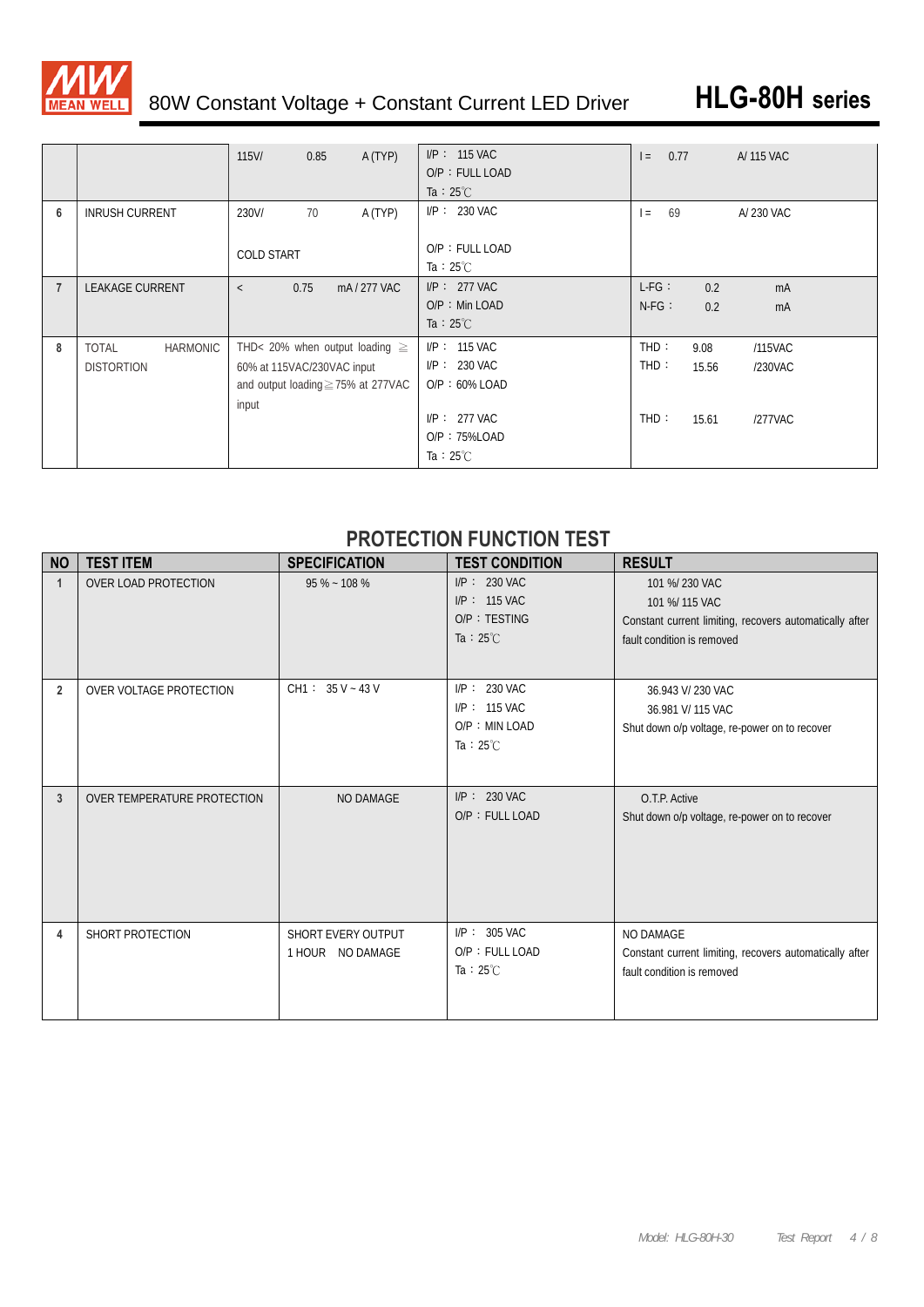

|                |                                   |                      | \_VV  _V                        |               |        |         |  |
|----------------|-----------------------------------|----------------------|---------------------------------|---------------|--------|---------|--|
| <b>NO</b>      | <b>TEST ITEM</b>                  | <b>SPECIFICATION</b> | <b>TEST CONDITION</b>           | <b>RESULT</b> |        |         |  |
| $\mathbf{1}$   | <b>Power Transistor</b>           | Q 1 Rated:           | $I/P$ : High-Line +3V = 308 V   | (1)           | 616    | $\vee$  |  |
|                | (D to S) or (C to E) Peak Voltage | 12A/700V             | O/P: (1) Full Load Turn on      | (2)           | 476    | V       |  |
|                |                                   |                      | (2) Output Short                | (3)           | 612    | V       |  |
|                |                                   |                      | (3) Full load continue          |               |        |         |  |
|                |                                   |                      | Ta : $25^{\circ}$ C             |               |        |         |  |
| $\overline{2}$ | Diode Peak Voltage                | Q101 Rated:          | I/P : High-Line +3V = 308 V     | (1)           | 145    | V       |  |
|                |                                   | 30A/150V             | O/P: (1) Full Load Turn on      | (2)           | 106    | V       |  |
|                |                                   |                      | (2) Output Short                | (3)           | 144    | V       |  |
|                |                                   |                      | (3) Full load continue          |               |        |         |  |
|                |                                   |                      | Ta: $25^{\circ}$ C              |               |        |         |  |
| 3              | Clamp Diode Peak Voltage          | D12 Rated:           | I/P : High-Line $+3V = 308$ V   | (1)           | 596    | $\vee$  |  |
|                |                                   | 2A/800V              | O/P: (1) Dynamic Load           | (2)           | 592    | V       |  |
|                |                                   |                      | 90%Duty/1KHz                    |               |        |         |  |
|                |                                   |                      | (2) Full load continue          |               |        |         |  |
|                |                                   |                      | Ta : $25^{\circ}$ C             |               |        |         |  |
| $\overline{4}$ | Input Capacitor Voltage           | C 5 Rated:           | I/P : High-Line $+3V = 308$ V   | (1)           | 419.82 | $\vee$  |  |
|                |                                   | 82u/450V             | O/P: (1) Full Load Turn on /Off | (2)           | 431.60 | V       |  |
|                |                                   |                      | (2) Min load Turn on /Off       | (3)           | 431.20 | $\sf V$ |  |
|                |                                   |                      | (3) Full Load /Min load         |               |        |         |  |
|                |                                   |                      | Change                          |               |        |         |  |
|                |                                   |                      | Ta : $25^{\circ}$ C             |               |        |         |  |
|                |                                   |                      |                                 |               |        |         |  |
| 5              | Control IC Voltage Test           | U1 Rated:            | $I/P$ : High-Line +3V = 308 V   | (1)           | 21.381 | V       |  |
|                |                                   | 16V~38V              | O/P: (1) Full Load Turn on /Off | (2)           | 21.371 | $\vee$  |  |
|                |                                   |                      | (2) Min load Turn on /Off       | (3)           | 21.355 | V       |  |
|                |                                   |                      | (3) Full Load /Min load         |               |        |         |  |
|                |                                   |                      | Change                          |               |        |         |  |
|                |                                   |                      | Ta: $25^{\circ}$ C              |               |        |         |  |
| $6\phantom{1}$ | <b>Power Transistor</b>           | Q2 Rated:            | $I/P$ : High-Line +3V = 308 V   | (1)           | 500    | $\vee$  |  |
|                | (D to S) or (C to E) Peak Voltage | 10A/600V             | O/P: (1) Full Load Turn on      | (2)           | 460    | V       |  |
|                |                                   |                      | (2) Output Short                | (3)           | 456    | V       |  |
|                |                                   |                      | (3) Full load continue          |               |        |         |  |
|                |                                   |                      | Ta : $25^{\circ}$ C             |               |        |         |  |

### **COMPONENT STRESS TEST**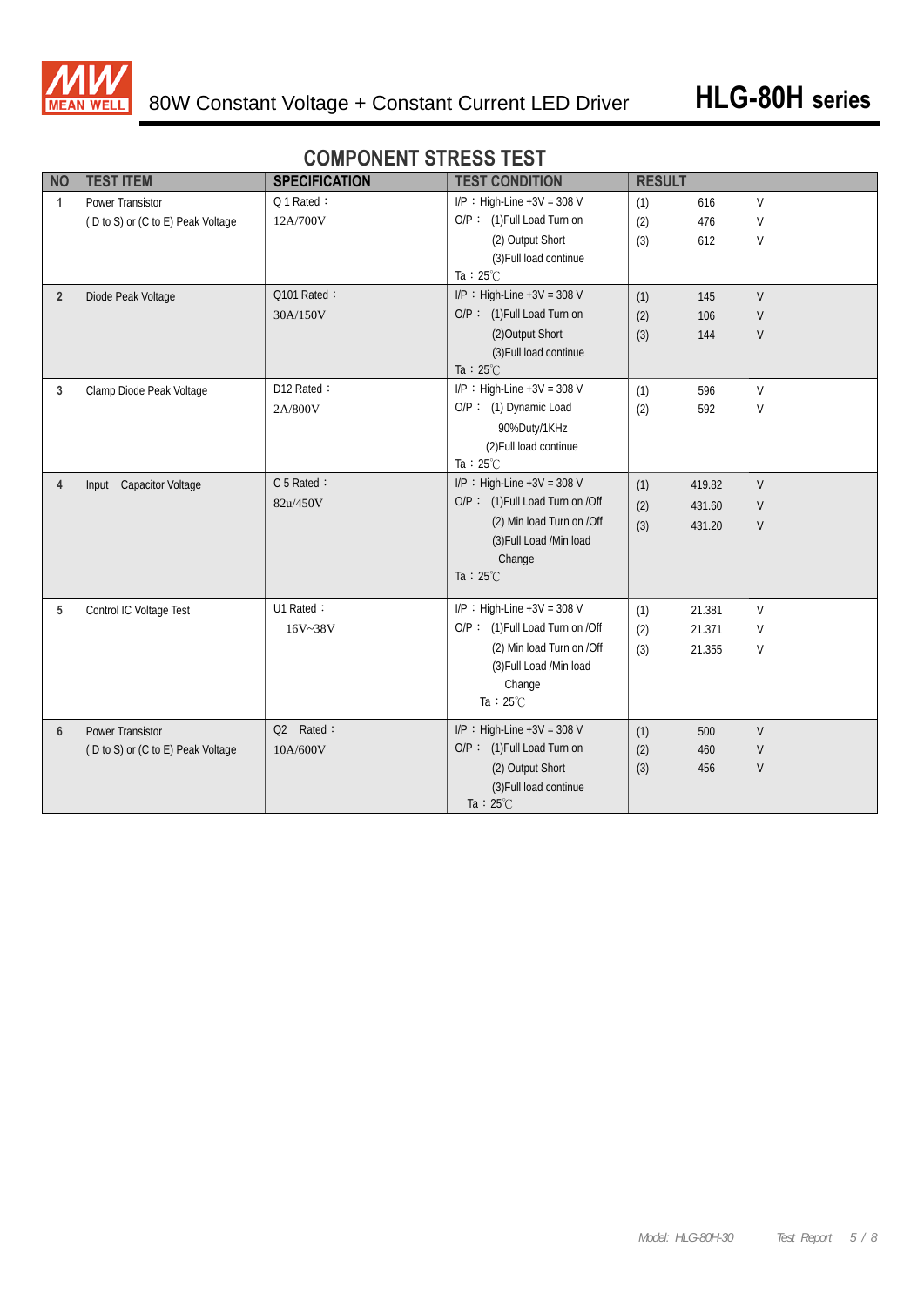

# **SAFETY & E.M.C. TEST**

|                | <b>SAFETY TEST</b>          |                                                                                                  |                                                                                                                |                                                     |                         |                |  |  |  |  |  |
|----------------|-----------------------------|--------------------------------------------------------------------------------------------------|----------------------------------------------------------------------------------------------------------------|-----------------------------------------------------|-------------------------|----------------|--|--|--|--|--|
| <b>NO</b>      | <b>TEST ITEM</b>            | <b>SPECIFICATION</b>                                                                             | <b>TEST CONDITION</b>                                                                                          | <b>RESULT</b>                                       |                         |                |  |  |  |  |  |
|                | <b>WITHSTAND VOLTAGE</b>    | $I/P$ -O/P: 3.75 KVAC/min<br>$I/P-FG: 2KVAC/min4.5mA$<br>$O/P-FG: 1.5$ KVAC/min                  | $I/P-O/P$ : 4 KVAC/min<br>$I/P-FG: 2.4KVAC/min$<br>$O/P-FG: 1.8$ KVAC/min<br>Ta : $25^{\circ}$ C               | $I/P-O/P$ :<br>$IP-FG$ :<br>$O/P-FG$ :<br>NO DAMAGE | 2.401<br>2.043<br>0.405 | mA<br>mA<br>mA |  |  |  |  |  |
| $\overline{2}$ | <b>ISOLATION RESISTANCE</b> | $I/P$ -O/P: 500VDC>100M $\Omega$<br>$I/P-FG: 500VDC>100M\Omega$<br>O/P-FG: $500VDC > 100M\Omega$ | $I/P-O/P$ :<br>500<br><b>VDC</b><br>$I/P-FG$ :<br>500 VDC<br>$O/P-FG$ :<br>500 VDC<br>Ta: $25^{\circ}$ C/70%RH | $I/P-O/P$ :<br>$IP-FG$ :<br>$O/P-FG$ :<br>NO DAMAGE | 30<br>30<br>30          | GΩ<br>GΩ<br>GΩ |  |  |  |  |  |
| 3              | <b>GROUNDING CONTINUITY</b> | FG(PE) TO CHASSIS<br>OR TRACE < $100 \text{ m}\Omega$                                            | $40$ A $/$ 2min<br>Ta: 25℃ / 70%RH                                                                             | 9                                                   | $m\Omega$               |                |  |  |  |  |  |
| 4              | APPROVAL                    | TUV: Certificate $NO$ : R50202516<br>UL: File NO : E334687                                       |                                                                                                                |                                                     |                         |                |  |  |  |  |  |

### **E.M.C TEST**

| <b>NO</b>      | <b>TEST ITEM</b>                             | <b>SPECIFICATION</b>                                                                | <b>TEST CONDITION</b>                                                                  | <b>RESULT</b>                        |
|----------------|----------------------------------------------|-------------------------------------------------------------------------------------|----------------------------------------------------------------------------------------|--------------------------------------|
| $\mathbf{1}$   | <b>HARMONIC</b>                              | EN61000-3-2<br><b>CLASS C</b>                                                       | I/P: 230VAC/50HZ<br>O/P:100%<br>ECTRONICLOAD<br>O/P:100%LED LOAD<br>Ta: $25^{\circ}$ C | PASS                                 |
| $\overline{2}$ | <b>CONDUCTION</b>                            | EN55015<br><b>CLASS B</b>                                                           | I/P: 230 VAC (50HZ)<br>O/P:FULL LOAD<br>Ta: $25^{\circ}$ C                             | <b>PASS</b><br>Test by certified Lab |
| 3              | <b>RADIATION</b>                             | EN55015<br><b>CLASS B</b>                                                           | I/P: 230 VAC (50HZ)<br>O/P:FULL LOAD<br>Ta: $25^{\circ}$ C                             | PASS<br>Test by certified Lab        |
| $\overline{4}$ | E.S.D                                        | EN61000-4-2<br><b>INDUSTRY</b><br>AIR:8KV / Contact:4KV                             | I/P: 230 VAC/50HZ<br>O/P:FULL LOAD<br>Ta: $25^{\circ}$ C                               | CRITERIA B                           |
| 5              | E.F.T                                        | EN61000-4-4<br><b>INDUSTRY</b><br><b>INPUT: 2KV</b>                                 | I/P: 230 VAC/50HZ<br>O/P:FULL LOAD<br>Ta: $25^{\circ}$ C                               | CRITERIA B                           |
| 6              | <b>SURGE</b>                                 | IEC61000-4-5<br><b>INDUSTRY</b><br>$L-N:2KV$<br>L,N-PE:4KV                          | I/P: 230 VAC/50HZ<br>O/P:FULL LOAD<br>Ta: $25^{\circ}$ C                               | CRITERIA B                           |
| $\overline{7}$ | Test by certified Lab & Test Report Prepare. | Any contradictions of the test results, please refer to the latest EMC test report. |                                                                                        |                                      |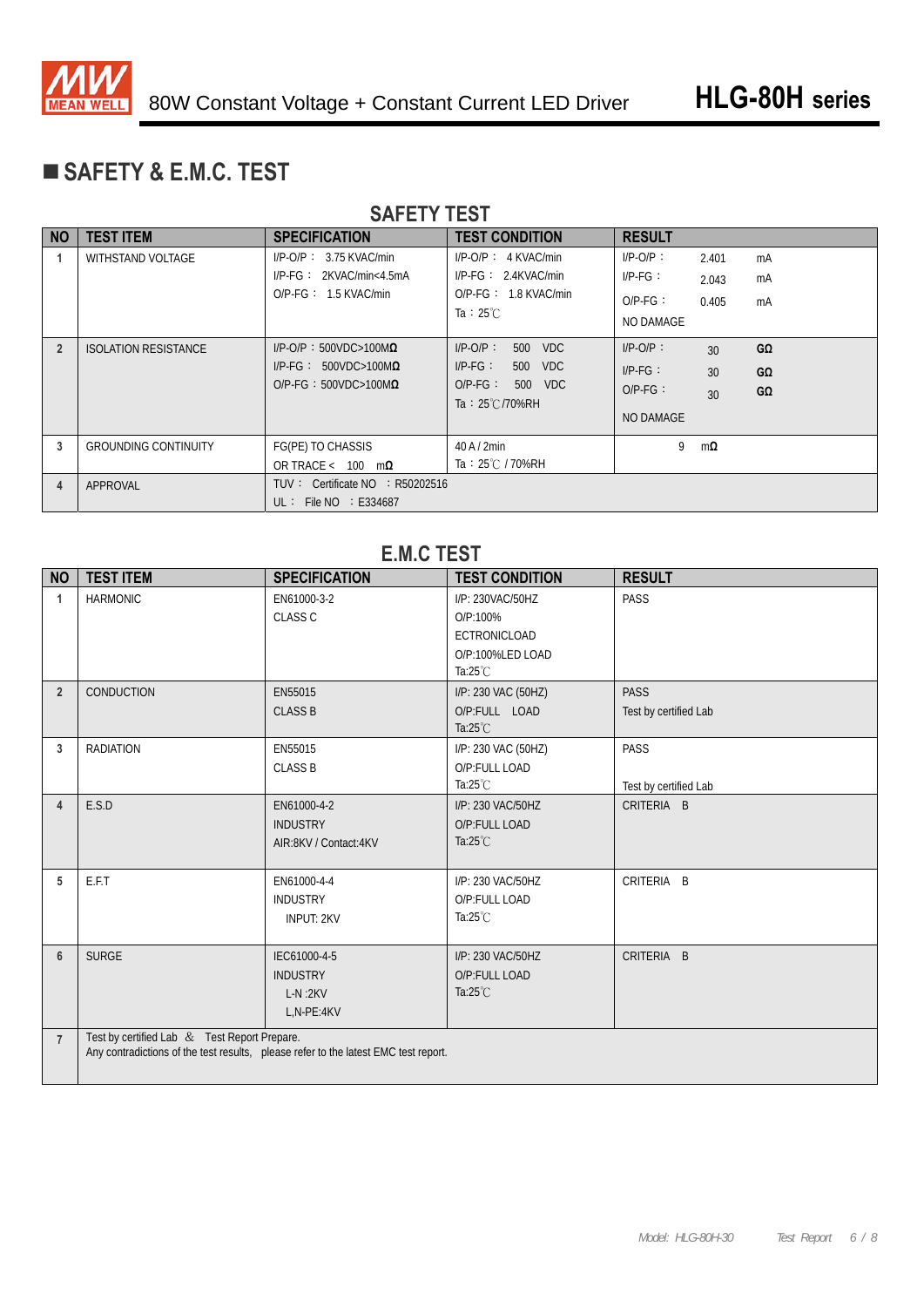

# **RELIABILITY TEST**

### **ENVIRONMENT TEST**

| <b>NO</b>      | <b>TEST ITEM</b>         | <b>SPECIFICATION</b>                                       |                                 | <b>TEST CONDITION</b> |                      | <b>RESULT</b>        |  |  |
|----------------|--------------------------|------------------------------------------------------------|---------------------------------|-----------------------|----------------------|----------------------|--|--|
| $\mathbf{1}$   | TEMPERATURE RISE TEST    | MODEL: HLG-80H-24                                          |                                 |                       |                      |                      |  |  |
|                |                          | 1. ROOM AMBIENT BURN-IN: 13.5 HRS                          |                                 |                       |                      |                      |  |  |
|                |                          | I/P: 230VAC O/P: 95% LOAD Ta=25.1 °C °C                    |                                 |                       |                      |                      |  |  |
|                |                          |                                                            | 2. HIGH AMBIENT BURN-IN: 67 HRS |                       |                      |                      |  |  |
|                |                          | I/P: 230VAC O/P: 95% LOAD Ta= 63.8 °C °C                   |                                 |                       |                      |                      |  |  |
|                |                          |                                                            |                                 |                       | ROOM AMBIENT         | <b>HIGH AMBIENT</b>  |  |  |
|                |                          |                                                            | <b>NO</b>                       | Position              | Ta=25.1 $^{\circ}$ C | Ta= $63.8^{\circ}$ C |  |  |
|                |                          |                                                            | $\mathbf{1}$                    | LF1                   | 46.1°C               | 78.3°C               |  |  |
|                |                          |                                                            | $\overline{2}$                  | BD <sub>1</sub>       | $51.3^{\circ}$ C     | 83.2°C               |  |  |
|                |                          |                                                            | 3                               | L1                    | 50.3°C               | 81.6°C               |  |  |
|                |                          |                                                            | $\overline{4}$                  | C <sub>5</sub>        | 50.1°C               | 81.2°C               |  |  |
|                |                          |                                                            | 5                               | Q <sub>1</sub>        | 54.2°C               | 86.2°C               |  |  |
|                |                          |                                                            | 6                               | Q2                    | 52.5°C               | 84.1°C               |  |  |
|                |                          |                                                            | $\overline{7}$                  | U1                    | 48.1°C               | 79.7°C               |  |  |
|                |                          |                                                            | 8                               | RTH <sub>2</sub>      | 48.5°C               | 79.9°C               |  |  |
|                |                          |                                                            | 9                               | T1                    | 55.7°C               | 86.7°C               |  |  |
|                |                          |                                                            | 10                              | Q101                  | 52.0°C               | 83.8°C               |  |  |
|                |                          |                                                            | 11                              | C <sub>106</sub>      | $50.0^{\circ}$ C     | 81.8°C               |  |  |
|                |                          |                                                            | 12                              | L <sub>100</sub>      | 47.9°C               | 79.9°C               |  |  |
| $\overline{2}$ | LOW TEMPERATURE          | TURN ON AFTER 2 HOUR                                       |                                 | I/P: 305VAC/100VAC    |                      | TEST: OK             |  |  |
|                | TURN ON TEST             |                                                            |                                 | O/P: 95 % LOAD        |                      |                      |  |  |
|                |                          |                                                            |                                 | $Ta =$                | -40°C/-25 °C         |                      |  |  |
| 3 <sup>2</sup> | <b>HIGH HUMIDITY</b>     | AFTER 12 HOURS                                             |                                 | $I/P$ : 305 VAC       |                      | TEST: OK             |  |  |
|                | <b>HIGH TEMPERATURE</b>  | IN CHAMBER ON                                              |                                 | O/P: 95% LOAD         |                      |                      |  |  |
|                | <b>HIGH VOLTAGE</b>      | CONTROL 60 °C                                              |                                 | Ta=60 $^{\circ}$ C    |                      |                      |  |  |
|                | TURN ON TEST             | NO DAMAGE                                                  |                                 | HUMIDITY= 95 %R.H     |                      |                      |  |  |
|                |                          |                                                            |                                 |                       |                      |                      |  |  |
| 4              | TEMPERATURE              | $+0.03$ %(0~50°C)                                          |                                 | I/P: 230 VAC          |                      | $+0.02\%$ (0~50°C)   |  |  |
|                | COEFFICIENT              |                                                            |                                 | $O/P$ : 95% LOAD      |                      |                      |  |  |
|                |                          |                                                            |                                 |                       |                      |                      |  |  |
|                |                          |                                                            |                                 |                       |                      |                      |  |  |
| $5^{\circ}$    | STORAGE TEMPERATURE TEST | 1. Thermal shock Temperature: -45°C ~ +90°C                |                                 |                       |                      | OK                   |  |  |
|                |                          | 2. Temperature change rate : 25°C / MIN                    |                                 |                       |                      |                      |  |  |
|                |                          | 3. Dwell time low and high temperature : 30 MIN/EACH       |                                 |                       |                      |                      |  |  |
|                |                          | 4. Total test cycle: 5 CYCLE                               |                                 |                       |                      |                      |  |  |
|                |                          | 5. Input/Output condition: STATIC                          |                                 |                       |                      |                      |  |  |
| 6              | THERMAL SHOCK TEST       | 1. Thermal shock Temperature: -40°C~+65°C                  |                                 |                       |                      | OK                   |  |  |
|                |                          | 2. Temperature change rate : 25°C / MIN                    |                                 |                       |                      |                      |  |  |
|                |                          | 3. Dwell time low and high temperature : 30 MIN/EACH       |                                 |                       |                      |                      |  |  |
|                |                          | 4. Total test cycle: 10 CYCLE                              |                                 |                       |                      |                      |  |  |
|                |                          | 5. Input/Output condition: 230VAC/Full Load AC ON/OFF TEST |                                 |                       |                      |                      |  |  |
|                |                          | turn on 58sec ; turn off 2sec                              |                                 |                       |                      |                      |  |  |
|                |                          |                                                            |                                 |                       |                      |                      |  |  |